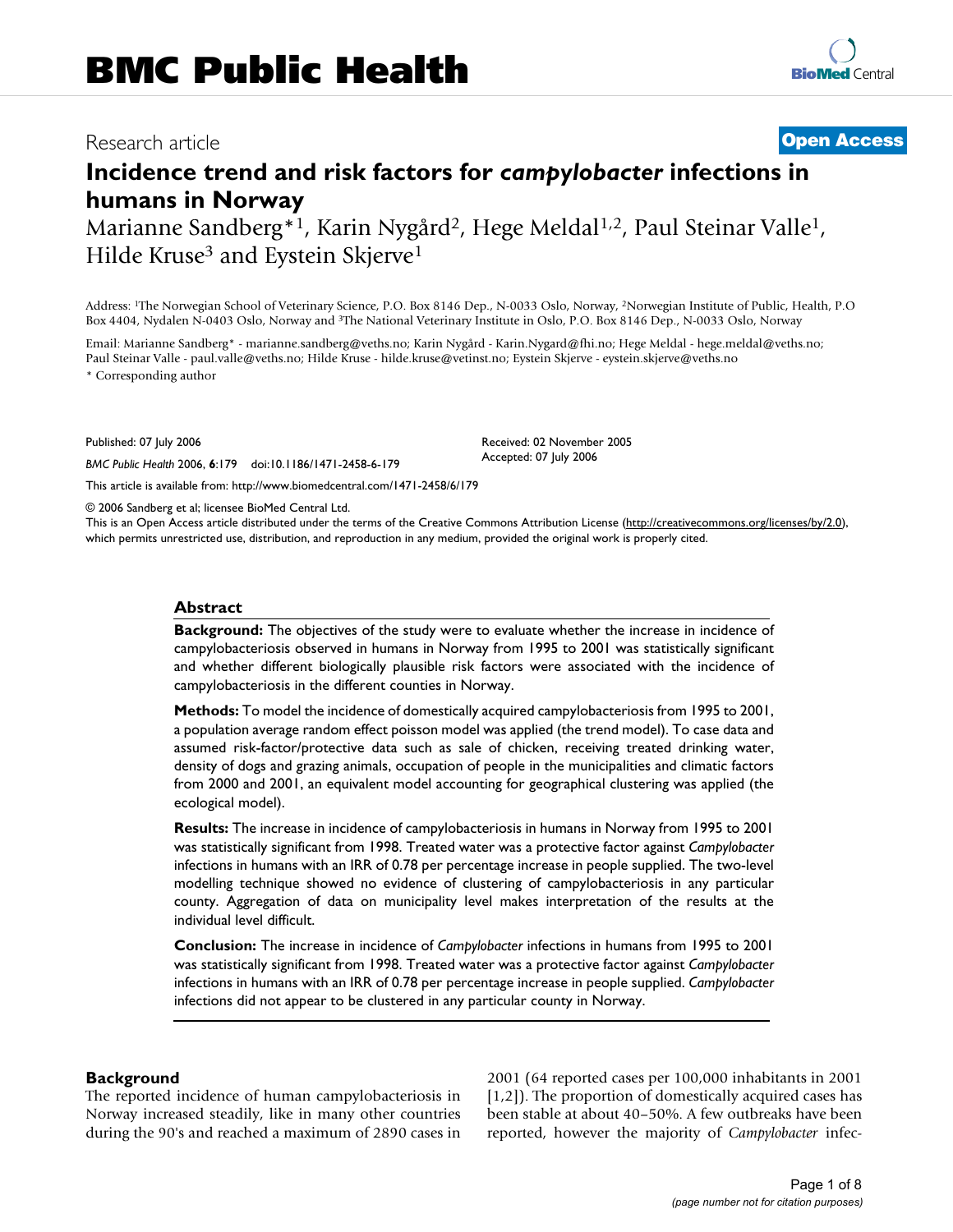tions seem to be sporadic as has also been observed in other developed countries [3,4].

*Campylobacter jejuni* ssp. *jejuni* (*C. jejuni*) is the most frequently isolated *Campylobacter* from humans with campylobacteriosis in Norway (personal communication, Kapperud, Georg the National Reference Laboratory, Norwegian Institute for Public Health) as observed in other developed countries [3]. However, the exact distribution of species in the reported human cases remains to be revealed and there are indications of that other species also can be important in some countries and in some age groups [5].

Case control studies and epidemiological surveys have identified risk factors for *Campylobacter* infections in humans, the most frequently revealed being untreated drinking water, consumption of broiler meat bought raw, raw milk, contact with cats and dogs and other animals and eating other types of meat at barbecue [\[6](#page-6-0)-12]. The risk connected to "consumption of broiler meat bought raw" might imply inadequate cooking of the meat or more likely; cross contamination in the kitchen to products that are not cooked before being eaten.

A rather high seasonal prevalence of *Campylobacter* in some surface water sources used as drinking water in Norway were found in the survey by Brennhovd et al. [13] and is also found elsewhere [14,15]. Most of the water works in Norway apply sanitation before releasing the drinking water into the net work. In some geographical areas however, there are still a high number of private water sources often localised on farms and also in houses for recreation purposes, (an aspect of the lifestyle which is common in Norway).

Case-control studies, analysis of some outbreak and comparison of strains isolated from various sources with those causing infections in humans have provided evidence that poultry represent an important risk factor [3,4,[6](#page-6-0)- 11[,16](#page-6-1),17]. The official import of chicken in Norway is negligible, but an unknown volume is imported through travelling and illegal import may be substantial in some areas. Because of the increased sale and consumption of fresh chicken (61% increase from 1995 to 2000), transmission of *Campylobacter* from raw or insufficient heattreated broiler meat has been the main theory explaining the increased incidence of domestically acquired infections since 1995. However, no substantial evidence supporting this theory has been provided so far [18].

Although many studies of risk factors for campylobacteriosis in humans have been conducted world wide, there are still uncertainties related to the relative importance of the probable causal factors. As most case control studies have been matched on geography, identifying risk-factors associated with geographical location has not been possible. In regard to geographical differences in the number of sporadic and outbreak related cases, the modelling of human exposure to *Campylobacter* taking geographical areas into account can supplement traditional case-control studies and help identify risk factors of geographical origin.

Climatic variables have very often a specific geographical pattern. The association between rainfall and the incidence of *Campylobacter* infections in humans in different geographical regions in Norway has so far not been examined. Temperature is another variable that could be included in such a model in order to account for the observed north south gradient difference in the reported incidences during the summer season [\[7,](#page-6-2)19].

Ecological studies have featured prominently in environmental epidemiology because exposure has often been measured at the group level, or because limited resources for conducting the study prohibit collection of individuallevel data [20].

The objectives of this study were to describe the reported incidence of domestically acquired campylobacteriosis from 1995 to 2001 in Norway, and to investigate whether the increase in incidence was statistically significant when accounting for variations between counties.

Moreover, we wanted to investigate the association between reported domestically acquired human *Campylobacter* infections in 2000 and 2001 and assumed biological risk factors such as consumption of chicken, proportion of people drinking treated water, density of dogs, cattle, sheep and goats, rainfall, temperature (accounting for the north south gradient in the reported incidence) and whether the population is urban/suburban or rural.

# **Methods**

# *Case data*

Infections with *Campylobacter* are included in The Norwegian Surveillance System for Communicable Diseases (MSIS) [1] and both microbiological laboratories and all doctors in Norway are required by law to report cases to the MSIS central unit at the Norwegian Institute of Public Health. Only laboratory verified cases are reported. A case is defined as imported if the patient has a history of travelling abroad during the incubation time of *Campylobacter*, as written on the physicians notification form. We obtained information on all reported cases from 1st January 1995 to 31st December 2001 (Figure 1).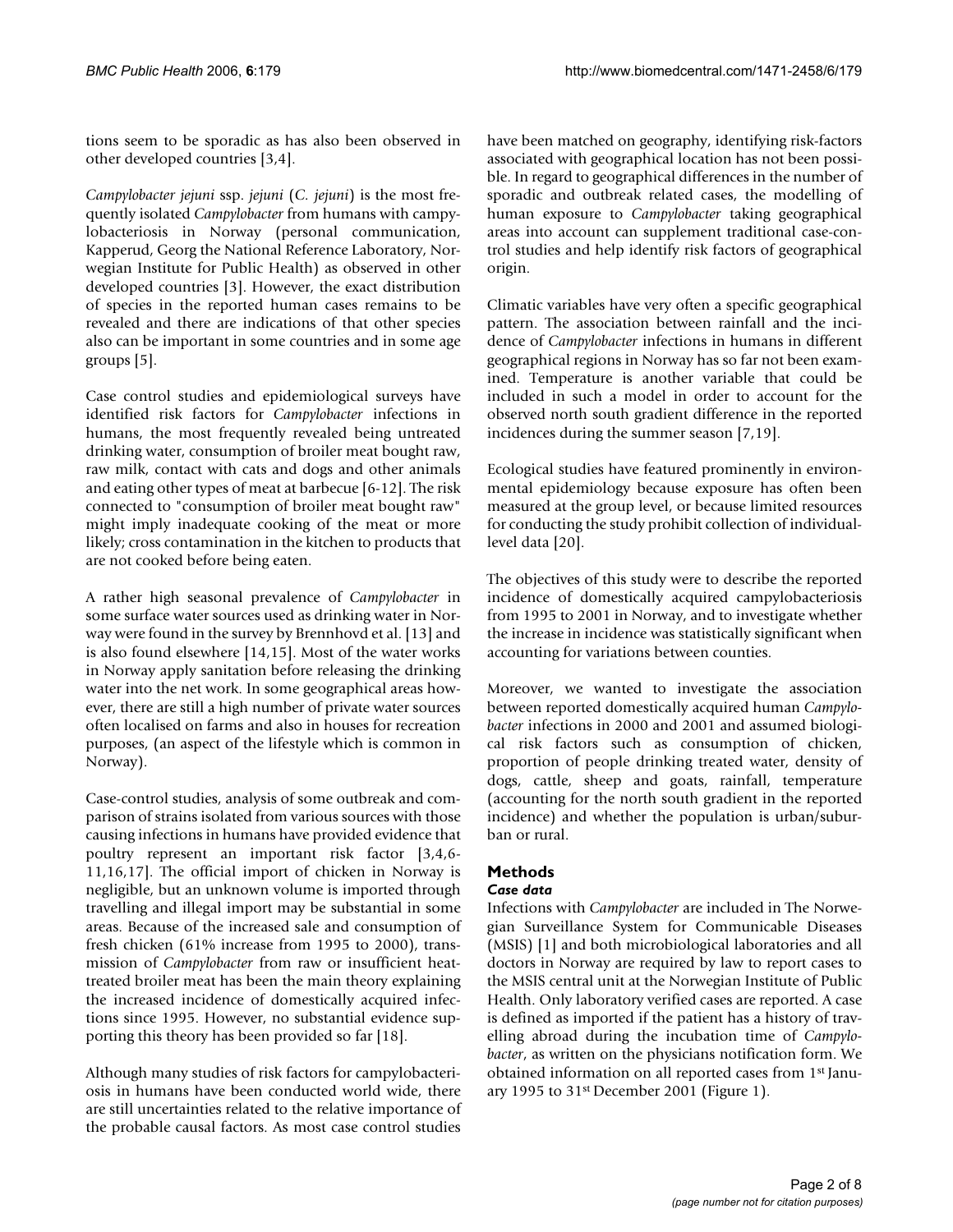

#### Figure 1

The number of reported cases of campylobacteriosis in Norway from 1995 to 2001. The histogram shows the reported number per year and by place of acquisition of infection.

#### *Descriptive statistics*

The merging of the different datasets and descriptive statistics were conducted in Excel version 2000 (Microsoft) and Stata (Stata Corp., College Station TX).

#### *Trend model; data and statistical analyses*

In the trend analysis from 1995 to 2001, only cases reported to have acquired the infection in their home county were included in the dependent variable [1] (Table 1).

The independent variable was the year (1995–2001).

The effect of year (1995–2001) was tested using a population-averaged random-effect Poisson regression using the xtpois procedure in Stata (Stata Corp., College Station TX) with county as the random effect. The model was run with the robust estimator option (generalised estimating equation (GEE) method to adjust standard errors for clustering on county [21].

Year was regarded as statistically significant for a p-value below 0.05.

#### *Ecological model; data and statistical analyses*

In the ecological risk factor analysis both the cases acquired within the home county as well as those domestically infected with an unknown place of infection (but home address in the respective county) were included in the dependent variable.

The independent variables were; a) The number of inhabitants in the counties ("Mid Year Number" defined by Statistics Norway) and in the municipalities in Norway from 1995 to 2001. These figures were acquired from Statistics Norway [22] (Table 1) and were used to calculate the incidence rate and to make an offset (based on the expected number of cases per inhabitant). b) Codes for seven different categories of whether the population was urban, sub urban or rural were defined using the main occupation of people in the municipality based on the "Standard for Municipality Classification" (Municipality code) from Statistics Norway [22]. The categories were (i) agricultural, (ii) agricultural and industrial, (iii) industrial, (iv) less central service and industry, (v) central service and industrial, (vi) less central service, (vii) central service municipalities. c) Kilos of broiler chicken sold per person in the different counties and municipalities in 2000 and 2001, provided by the company that has the 85% market share of the chicken broiler meat; PRIOR, Norway [23]. d) Proportion of people that receive treated drinking water in the counties and municipalities based on permanent addresses recorded in the Registry of Norwegian Waterworks per 2001 ([24]. Treatment was defined as a process that could inactivate *Campylobacter* efficiently, such as UV light, different regimes with regard to chemical treatment, and some types of filter-methods [25]. e) The number of dogs in the various counties and municipalities in 2000 and 2001 which was provided from the Norwegian Kennel Club [26]. f) The number of cattle, sheep and goat in municipalities and counties which was obtained from the Registry of Production [27] combined into one variable in the model. h) Rainfall in 2000 and 2001 in mm and temperature registrations in °C from municipalities and counties which were obtained from the Norwegian Meteorological Institute [28]. Since measuring stations for rainfall and temperature are not scattered evenly around the country, these variables were only obtained on county level. All the other included variables were collected on municipality level.

There are 19 counties and 435 municipalities in Norway.

The above mentioned variables were modelled using a population-averaged random-effect Poisson regression as described for the trend model. The selection of variables was conducted with introduction criteria of p below 0.2, and for the final model with criteria of p below 0.05, and backwards elimination.

Correlation and interaction between the variables were checked. Testing the Goodness of fit, which included checking the variance between counties, was also conducted on the final and above described random intercept model.

## **Results** *Descriptive statistics*

From 1995 to 2001 a total of 12327 cases of Campylobacter infections were reported in Norway, of which 4955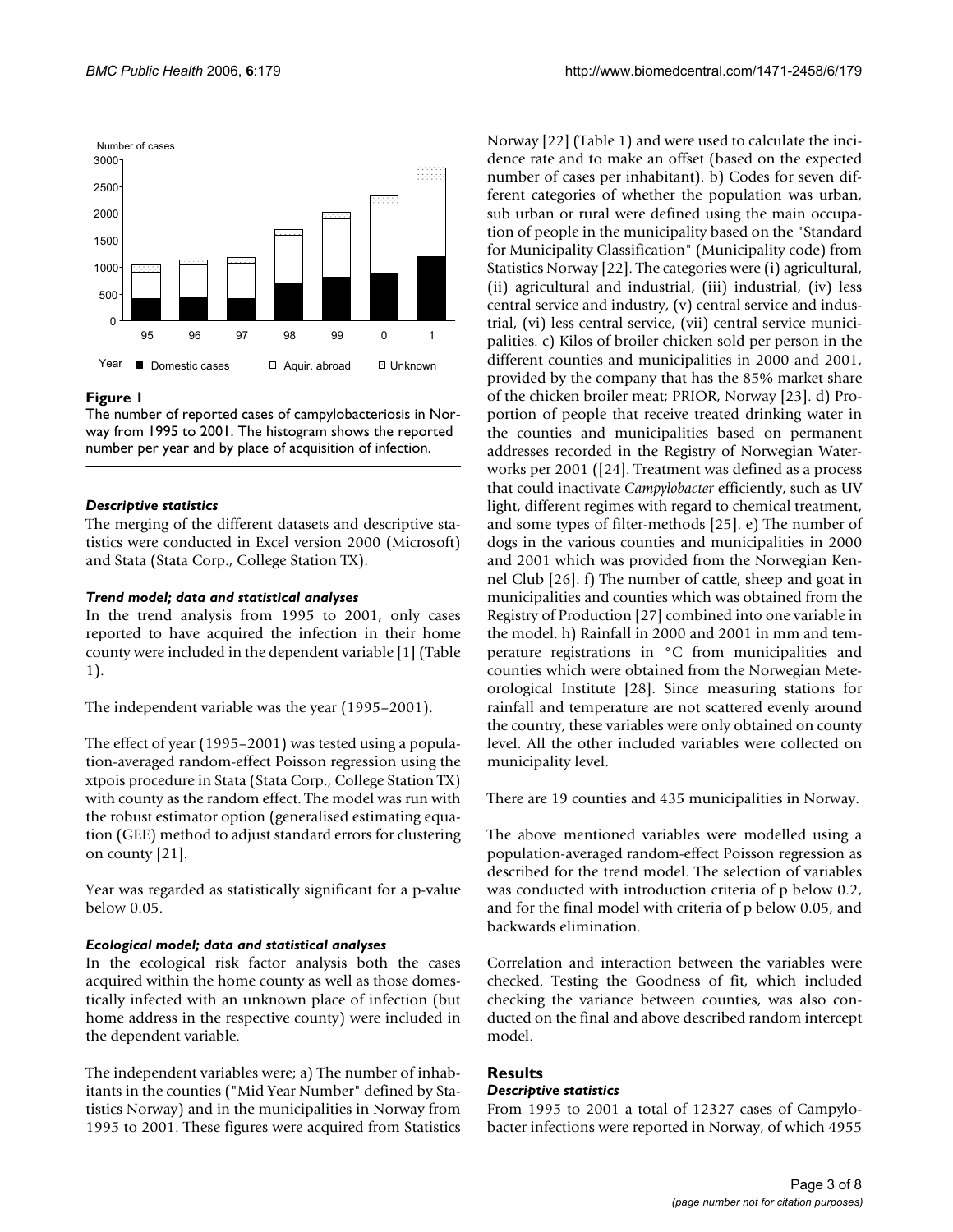| County       | Human cases |      |      |      |      |      |      |  |  |  |
|--------------|-------------|------|------|------|------|------|------|--|--|--|
|              | 1995        | 1996 | 1997 | 1998 | 1999 | 2000 | 2001 |  |  |  |
|              | 3.8         | 1.2  | 4.9  | 6.5  | 10.5 | 11.6 | 13.9 |  |  |  |
| 2            | 1.8         | 3.6  | 3.6  | 5.0  | 8.6  | 6.4  | 13.5 |  |  |  |
| 3            | 4.7         | 6.9  | 8.0  | 10.8 | 12.1 | 13.2 | 18.0 |  |  |  |
| 4            | 5.9         | 8.1  | 3.8  | 10.2 | 11.8 | 12.8 | 11.7 |  |  |  |
| 5            | 9.3         | 9.9  | 6.0  | 11.5 | 18.6 | 18.6 | 18.0 |  |  |  |
| 6            | 5.7         | 5.7  | 2.6  | 11.1 | 10.6 | 15.6 | 10.5 |  |  |  |
| 7            | 8.8         | 4.9  | 8.2  | 13.8 | 13.7 | 15.4 | 12.6 |  |  |  |
| 8            | 2.5         | 4.3  | 5.5  | 14.0 | 2.1  | 17.5 | 10.3 |  |  |  |
| 9            | 3.0         | 8.0  | 1.0  | 14.8 | 9.8  | 9.8  | 25.3 |  |  |  |
| 10           | 4.7         | 10.6 | 20.4 | 8.5  | 14.9 | 31.4 | 35.7 |  |  |  |
| $\mathbf{H}$ | 17.1        | 14.2 | 2.1  | 22.6 | 24.5 | 25.6 | 32.5 |  |  |  |
| 12           | 11.6        | 9.6  | 3.3  | 17.2 | 21.2 | 20.6 | 26.5 |  |  |  |
| 4            | 10.2        | 11.1 | 7.4  | 10.2 | 26.0 | 17.7 | 34.4 |  |  |  |
| 15           | 7.5         | 11.6 | 7.4  | 8.7  | 9.9  | 11.1 | 13.9 |  |  |  |
| 16           | 12.5        | 12.0 | 14.7 | 20.4 | 16.4 | 14.8 | 20.8 |  |  |  |
| 17           | 12.6        | 10.2 | 3.8  | 11.8 | 10.2 | 18.9 | 18.9 |  |  |  |
| 18           | 12.8        | 16.2 | 9.2  | 11.3 | 15.1 | 21.8 | 22.2 |  |  |  |
| $ 9\rangle$  | 17.9        | 19.8 | 19.9 | 22.6 | 10.6 | 14.6 | 11.2 |  |  |  |
| 20           | 6.5         | 7.9  | 8.0  | 5.3  | 1.4  | 9.5  | 0    |  |  |  |

**Table 1: The reported incidence (cases/100 000) of human campylobacteriosis acquired domestically (within home county) from 1995 to 2001.**

(40%) were acquired in Norway, 6427 (53%) were reported to be acquired abroad, and for 900 cases (7%) for which information on place of infection was not available.

Of the 4955 domestically acquired cases, 56% were male and 44% female (0.2% were unknown).

The median age among the cases was 29 years, but 16.9% of the cases were in the age group 0 to 4 years old, where boys accounted for 61.4% of the cases. Males dominated in all age groups except among cases over 70 years all, however among those 20–29 years old the difference was small (51.9% males and 48.1% females). The median age increased from 25 to 32 in the period; 1995 to 2001.

Sixty-six percent of the reported cases from 1995 to 2001 were reported during June, July and August regardless of age or sex.

#### *The trend model*

From 1995 to 2001, a total of 4955 domestically acquired cases of human campylobacteriosis were reported. The increase in the annually reported number of cases acquired domestically and within the home county was statistically significant from 1998 and thereafter (Figure 2).

#### *The ecological model*

In 2000 and 2001, the total number of domestically acquired campylobacteriosis cases reported was 2109, which corresponds to an annual incidence of 23.4 per 100,000 inhabitants.

The mean quantity of chicken sold from Prior in 2000 and 2001 was 7.69 kg per inhabitant (95% CI; 3.72–11.48) (Table 2). According to the Norwegian Institute of Public Health categorisation, about 90% of the inhabitants received treated drinking water from water works in 2001 (Table 2). The density of dogs and grazing animals in the 20 counties, as well as rainfall (median) and temperature (median) is shown in Table 2.

The final poisson regression model (Table 3) included treated drinking water as a protective factor with an incidence rate ratio (IRR) of 0.776 percent increase in people with treated water (95% Confidence Interval; 0.630, 0.954).

Rainfall was a risk factor for *Campylobacter* infection with an IRR of 1.006 per mm (1.005, 1.007).

No high degree of correlation was found amongst the included variables. The variation at the county level was low.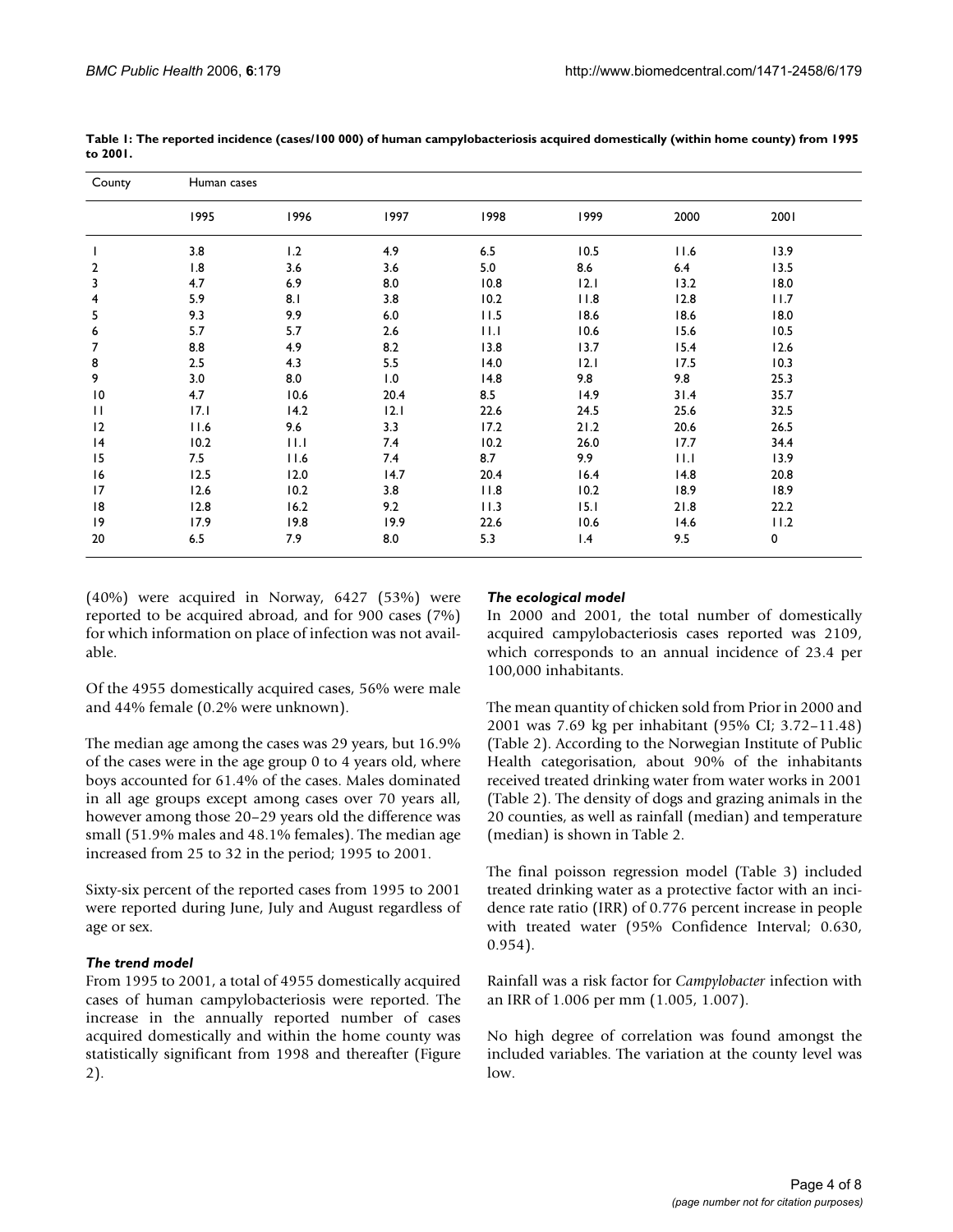

## **Figure 2**

Time trend of *Campylobacter* incidence in Norway; Results from population-averaged random-effect Poisson regression, showing results as incidence rate ratios (IRR) with 95% confidence interval (CI).

# **Discussion**

No differences in the culturing of human stool samples for *Campylobacter* were implemented in the period 1995– 2001, the results from the trend model are therefore assumed to fairly represent the real trend (Figure 2).

Similar trends for age and sex as in this dataset were reported in the period 1979 to 1988 [\[7\]](#page-6-2). Numbers can, however, not be directly compared between these periods, as changes in the reporting system occurred when the infection became notifiable in 1995. The high number of recorded incidences in some municipalities at the west coast of Norway was partly due to outbreaks during summertime [1]. The number of reported cases is regarded as a highly biased estimate of the true incidence of campylobacteriosis due to a probable major underreporting of cases. Classification of cases in the county where the infection was acquired is biased to some extent in both datasets as a consequence of ignorance about the source of infection.

Treated drinking water came out as a protective factor, however categorisation of the number of people that received disinfected or not disinfected water in the dataset was complicated; the main problem being that some waterworks supplied water from different sources. All the groundwater sources were expected to supply water of high quality [25,29]. Therefore all the people that received water from groundwater and from the waterworks that had sufficient disinfections of the water to kill *Campylobacter* were counted as having received treated drinking water. Table 2 shows that in some counties (South Middle, South West and in the Northern part of Norway) only 50% of the inhabitants receive treated drinking water.

Drinking water from waterworks is not always representative of the drinking-water quality received by the consumer. Besides being exposed to drinking water in their home, people could be exposed to untreated water during vacations and week-end trips into forests, mountains and to recreational houses with private water supplies.

A further problem is the network of water pipes being very old in some areas and therefore of poor quality. Events such as pressure drops in the water pipe system can lead to influx of contaminants from the surroundings outside the water pipes. A Norwegian cohort study, where such pressure drops were recorded indicated that there was an association between low-pressure incidents and diarrhoea in humans [30]. Influx of contaminated ground water into the water pipelines due to bad pipe quality and/or low pressure events has also been shown to be a serious problem elsewhere [31,32].

Unlike the other independent variables, rainfall and temperature were aggregated at a county level which introduces more uncertainty and difficulties in the interpretation of the results. Currently the registration spots for rainfalls are distributed unequally in the different municipalities. As far as the authors are aware, the number of measuring spots is not connected to the size of the municipalities and consequently the resolution of the measurements could be very different from one geographical area to another. An ecological or aggregate study focuses on the comparison of groups rather than individuals. The fact that we do not know the joint distribution of the study factors and the disease incidence within each group, means that an ecological study could lead us into the classic ecological fallacy (i.e. making causal interferences about an individual phenomenon or process when the observations are made at group level (aggregated) [20]. Rainfall is, however, a very plausible explanation for an increased *Campylobacter* incidence in humans, resulting from the washing-out of *Campylobacter* contaminated faeces from the soil into the drinking water sources for humans and animals. Even though the result from the multivariable ecological model was not statistically significant for geographical location (counties) (Table 3), there was an association between higher rainfall and the incidence of *Campylobacter* infections in humans. Generally, more rain falls on the Southwest coast of Norway than in the rest of the country and that was also the case during the study period (Table 2).

A major problem with regard to intervention and control of campylobacteriosis in humans is the high number of potential sources of infection. Since broiler chicken has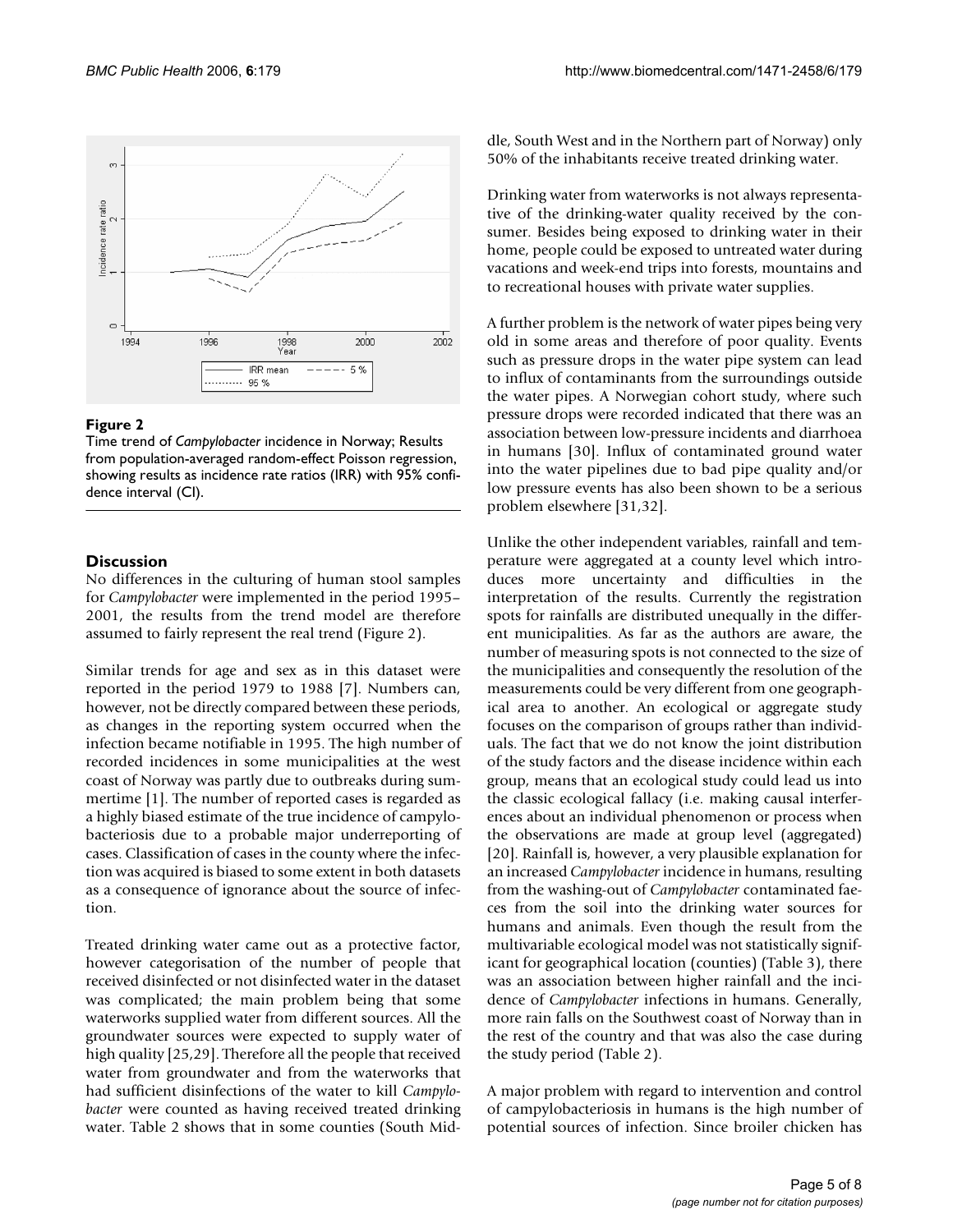| County          | Cases | Incidence rate | Chicken (kg/<br>person) sold | Proportion<br>(median) of<br>people with<br>treated water | No. of grazing<br>animals | No. of dogs<br>(2001) | Rain in mm<br>(median) | Temperature<br>°C |
|-----------------|-------|----------------|------------------------------|-----------------------------------------------------------|---------------------------|-----------------------|------------------------|-------------------|
|                 | 87    | 0.00035        | 6.579                        | 0.785                                                     | 24095                     | 12154                 | 84.300                 | 7.610             |
| 2               | 180   | 0.00038        | 8.929                        | 0.945                                                     | 28916                     | 21830                 | 108.390                | 7.610             |
| 3               | 232   | 0.00046        | 11.742                       |                                                           | 117                       | 13063                 | 82.930                 | 8.000             |
| 4               | 51    | 0.00027        | 9.216                        | 0.740                                                     | 115474                    | 13565                 | 62.240                 | 7.580             |
| 5               | 81    | 0.00044        | 9.249                        | 0.510                                                     | 206375                    | 12293                 | 57.200                 | 6.800             |
| 6               | 84    | 0.00035        | 9.449                        | 0.800                                                     | 82591                     | 12024                 | 85.920                 | 7.600             |
|                 | 74    | 0.00035        | 11.463                       | 0.940                                                     | 14083                     | 8817                  | 85.920                 | 7.600             |
| 8               | 70    | 0.00042        | 11.182                       | 0.705                                                     | 30187                     | 8270                  | 94.990                 | 7.360             |
| 9               | 52    | 0.00051        | 10.935                       | 0.520                                                     | 43243                     | 5105                  | 142.770                | 7.760             |
| 10              | 133   | 0.00085        | 8.694                        | 0.750                                                     | 51255                     | 6079                  | 171.760                | 5.340             |
| П               | 273   | 0.00073        | 6.828                        | 0.900                                                     | 325486                    | 11664                 | 185.570                | 5.340             |
| 12              | 256   | 0.00059        | 8.012                        | 0.640                                                     | 175359                    | 12389                 | 174.470                | 7.440             |
| 4               | 78    | 0.00072        | 7.551                        | 0.600                                                     | 199028                    | 3226                  | 162.520                | 6.250             |
| 15              | 84    | 0.00034        | 7.445                        | 0.860                                                     | 159174                    | 5779                  | 113.000                | 4.170             |
| 16              | 145   | 0.00070        | 5.357                        | 0.760                                                     | 140270                    | 10942                 | 91.760                 | 6.760             |
| $\overline{17}$ | 50    | 0.00039        | 3.634                        | 0.760                                                     | 133651                    | 7586                  | 82.710                 | 6.760             |
| 18              | 126   | 0.00053        | 4.651                        | 0.820                                                     | 157482                    | 9706                  | 97.540                 | 5.780             |
| 9               | 46    | 0.00030        | 4.488                        | 0.570                                                     | 112381                    | 5661                  | 86.570                 | 6.430             |
| 20              | 7     | 0.00009        | 5.641                        | 0.950                                                     | 20357                     | 3979                  | 36.820                 | 8.340             |

**Table 2: Number of domestic human campylobacteriosis cases, amount of fresh and frozen broiler meat sold (kg/person), proportion of people (median) that received untreated drinking water, the number of dogs and grazing animals, the rainfall in mm (median) and temperature in Celsius (median) by county for 2000 and 2001.**

been regarded as a very important source of infection and also as a possible point of control some countries have implemented Action Plans or similar activities in broiler production [2]. A great step forward with regard to the lowering of the *Campylobacter* prevalence in Norwegian broiler flocks has taken place from 2001 up to the present time [33,34]. The number of *Campylobacter* counts on the carcasses that enters the market has also been reduced by implementing the freezing of the infected carcasses for 3 weeks as a risk-reducing measure in the Norwegian Action Plan against *Campylobacter* [35].

In addition to food there are also several environmental *Campylobacter* sources including water, for drinking and recreation, and contact with food production animals and pets, and exposure to soil. How significant the different risk factors for *Campylobacter* infections are in different countries is hard to evaluate. Surface drinking water supplies seems to be a risk factor for high *Campylobacter* incidence. Disinfection of drinking water at the water works is, as mentioned earlier not always sufficient, and improvement of the water pipelines or the control of pressure drops are interventions that should be implemented. Modern equipment for control of pressure drops is available on the market [31].

Most of the *Campylobacter* infections are still regarded as not being a part of an outbreak but sporadic. The relative importance of the different risk factors for sporadic *Campylobacter* infections is likely to be variable and the importance of them individually will vary over time and space. Effort should therefore be taken to control all the known risk factors for *Campylobacter* infections in man. There are however, many sources of *Campylobacter* bacteria from which it seems impossible to control all possible transmission routes i.e. contact with pets and exposure to contaminated soil. Therefore, in order to prevent *Campylobacter* infections, we conclude that it is very important to

| Table 3: Results from the final ecological model, given as Incidence Rate Ratios (IRR). |  |  |  |  |  |  |  |  |  |  |
|-----------------------------------------------------------------------------------------|--|--|--|--|--|--|--|--|--|--|
|-----------------------------------------------------------------------------------------|--|--|--|--|--|--|--|--|--|--|

| Variables                                           | <b>IRR</b> |       | 95% CI (IRR) |
|-----------------------------------------------------|------------|-------|--------------|
| Proportion (median) of people<br>with treated water | 0.776      | 0.016 | 0.630, 0.954 |
| Rain in mm (median)                                 | 1.006      | 0.000 | 1.005, 1.007 |
| Constant                                            | 0.712      | 0.006 | 0.559, 0.906 |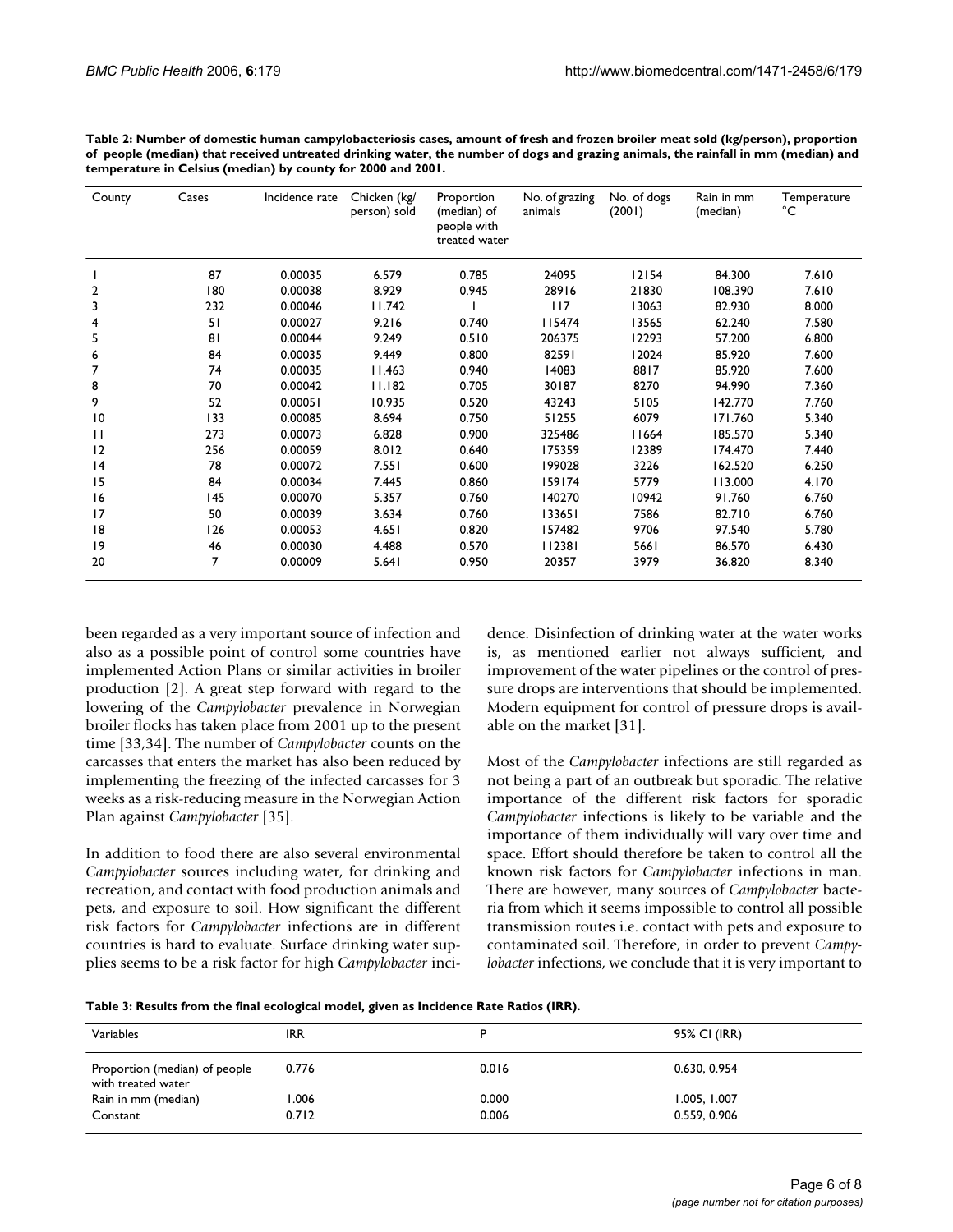maintain a satisfactory overall level of hygiene, especially for children and people with compromised immunological status.

## **Conclusion**

The increase in incidence of campylobacteriosis in humans from 1995 to 2001 was statistically significant from 1998 and thereafter.

Treated water was a protective factor against *Campylobacter* infections in humans with an IRR of 0.78 per percentage increase in people supplied.

The two-level modelling technique revealed that campylobacteriosis was not clustered in any particular county which for practical purposes indicates that there are not any specific local risk factors for human *Campylobacter* infections in Norway. This is consistent with the hypothesis that several risk factors are of differing importance at different time for the incidence of sporadic *Campylobacter* infections.

#### **Competing interests**

The author(s) declare that they have no competing interests.

#### **Authors' contributions**

All of the listed authors contributed to the manuscript, in the planning and design of the study, in collecting data and in literature search. HM contributed to a great extent in collecting data and with the descriptive statistics. KN, PSV and ES participated in the analytical part of the study. First author had the main responsibility for; the analytical part and writing of the manuscript.

#### **Acknowledgements**

Financial support from the National Veterinary Institute, and the data provided from Prior Norway, the Norwegian Institute for PublicHealth, and the Norwegian Kennel club was gratefully acknowledged.

#### **References**

- 1. Norwegian Institute for Public Health: **Surveillance of Communicable Diseases (MSIS).** 2006 [<http://www.folkehelsa.no.>].
- 2. The Norwegian Zoonosis Centre: **Trends and Sources of zoonotic agents in animals, feedingstuff, food and man.** 2006 [[http://www.vetinst.no\]](http://www.vetinst.no).
- 3. Friedman CR, Neimann J, Wegener HC, Tauxe RV: **Epidemiology of** *Campylobacter* **jejuni infections in the United States and other industrialized nations.** In *Campylobacter* 2nd edition. Edited by: Nachamkin I, Blaser MJ. American Society for Microbiology; 2000:121-138.
- 4. Wingstrand A, Neimann J, Engberg J, Møller Nielsen E, Gerner-Smidt P, Wegener HC, Mølbak K: **[Fresh Chicken as Main Risk Factor](http://www.ncbi.nlm.nih.gov/entrez/query.fcgi?cmd=Retrieve&db=PubMed&dopt=Abstract&list_uids=16494755) [for Campylobacteriosis, Denmark.](http://www.ncbi.nlm.nih.gov/entrez/query.fcgi?cmd=Retrieve&db=PubMed&dopt=Abstract&list_uids=16494755)** *Emerg Infect Dis* 2006, **12:**280-284.
- 5. Bourke B, Chan VL, Sherman P: *Campylobacter upsaliensis* **[: wait](http://www.ncbi.nlm.nih.gov/entrez/query.fcgi?cmd=Retrieve&db=PubMed&dopt=Abstract&list_uids=9665977)[ing in the wings.](http://www.ncbi.nlm.nih.gov/entrez/query.fcgi?cmd=Retrieve&db=PubMed&dopt=Abstract&list_uids=9665977)** *Clin Microbiol Rev* 1998, **11:**440-449.
- <span id="page-6-0"></span>6. Corry JE, Atabay HI: **Poultry as a source of** *Campylobacter* **[and](http://www.ncbi.nlm.nih.gov/entrez/query.fcgi?cmd=Retrieve&db=PubMed&dopt=Abstract&list_uids=11422565) [related organisms.](http://www.ncbi.nlm.nih.gov/entrez/query.fcgi?cmd=Retrieve&db=PubMed&dopt=Abstract&list_uids=11422565)** *Symp Ser Soc Appl Microbiol* 2001:96S-114S.
- <span id="page-6-2"></span>7. Kapperud G, Aasen S: **Descriptive epidemiology of infections due to thermotolerant** *Campylobacter* **[spp. in Norway, 1979–](http://www.ncbi.nlm.nih.gov/entrez/query.fcgi?cmd=Retrieve&db=PubMed&dopt=Abstract&list_uids=1445694) [1988.](http://www.ncbi.nlm.nih.gov/entrez/query.fcgi?cmd=Retrieve&db=PubMed&dopt=Abstract&list_uids=1445694)** *APMIS* 1992, **100:**883-890.
- 8. Kapperud G, Skjerve E, Bean NH, Ostroff SM, Lassen J: **Risk factors for sporadic** *Campylobacter* **[infections: results of a case- con](http://www.ncbi.nlm.nih.gov/entrez/query.fcgi?cmd=Retrieve&db=PubMed&dopt=Abstract&list_uids=1452694)[trol study in south eastern Norway.](http://www.ncbi.nlm.nih.gov/entrez/query.fcgi?cmd=Retrieve&db=PubMed&dopt=Abstract&list_uids=1452694)** *J Clin Microbiol* 1992, **30:**3117-3121.
- 9. Kapperud G: **Risikofaktorer for** *Campylobacter-* **infeksjon i Norge.** *Nor J Epidemiol* 1995, **5:**44-49.
- 10. Kapperud G: **Human campylobacteriosis in Norway. Descriptive and analytical epidemiology. Discussions on the Risk assessment of** *Campylobacter* **.** *Nordic Council of Ministrs, TemaNord* 2001, **538:**70.
- 11. Kapperud G, Espeland G, Wahl E, Walde A, Herikstad H, Gustavsen S, Tveit I, Natås O, Bevanger L, Digranes A: **Factors Associated with Increased and Decreased Risk of** *Campylobacter* **Infection: A Prospective Case-Control Study in Norway.** *A J of Epidemiol* 2003, **158:**234-242.
- 12. Friedman CR, Reddy S, Samuel M, Marcus R, Bender J, Desai S, Shiferaw B, Helfrick D, Carter M, Anderson B, Hoekstra B, Tauxe RV: **Riskfactors for sporadic** *Campylobacter* **infections in the United States: a case-control study on FoodNet sites 2004.** *Clin Infect Dis* 2004, **38:**285-295.
- 13. Brennhovd O, Kapperud G, Langeland G: **Survey of thermotolerant** *Campylobacter* **[spp. and Yersinia spp. in three surface](http://www.ncbi.nlm.nih.gov/entrez/query.fcgi?cmd=Retrieve&db=PubMed&dopt=Abstract&list_uids=1419539) [water sources in Norway.](http://www.ncbi.nlm.nih.gov/entrez/query.fcgi?cmd=Retrieve&db=PubMed&dopt=Abstract&list_uids=1419539)** *Int J Food Microbiol* 1992, **15:**327-338.
- 14. Eyles R, Niyogib D, Townsend C, Benwell G, Weinstein P: **Spatial and Temporal Patterns of** *Campylobacter* **Contamination Underlying Public Health Risk in the Taieri River, New Zealand.** *J of Environ Quality* 2003, **32:**1820-1828.
- 15. Center for Disease Control USA: **Drinking water.** *Campylobacter and Drinking Water from Private Wells* 2006 [[http://www.cdc.gov/nci](http://www.cdc.gov/ncidod/dpd/healthywater/factsheets/campylobacter.htm) [dod/dpd/healthywater/factsheets/campylobacter.htm\]](http://www.cdc.gov/ncidod/dpd/healthywater/factsheets/campylobacter.htm).
- <span id="page-6-1"></span>16. Altekruse SF, Stern NJ, Fields PI, Swerdlow DL: *Campylobacter jejuni***[-an emerging foodborne pathogen.](http://www.ncbi.nlm.nih.gov/entrez/query.fcgi?cmd=Retrieve&db=PubMed&dopt=Abstract&list_uids=10081669)** *Emerg Infect Dis* 1999, **5:**28-35.
- 17. Jacobs-Reitsma W: *Campylobacter* **in the food supply.** In *Campylobacter* 2nd edition. Edited by: Nachamkin I, Blaser MJ. American Society for Microbiology; 2000:467-481.
- 18. Stern NJ, Hiett KL, Alfredsson GA, Kristinsson KG, Reiersen J, Hardardottir H, Briem H, Gunnarsson E, Georgsson F, Lowman R, Berndtson E, Lammerding AM, Paoli GM, Musgrove MT: *Campylobacter spp* **[in Iclandic Poultry operations and human disease.](http://www.ncbi.nlm.nih.gov/entrez/query.fcgi?cmd=Retrieve&db=PubMed&dopt=Abstract&list_uids=12613742)** *Epidemiol Infect* 2003, **130:**23-32.
- 19. Nygård K, Andersson Y, Rottingen JA, Svensson A, Lindback J, Kistemann T, Giesecke J: **[Association between environmental risk](http://www.ncbi.nlm.nih.gov/entrez/query.fcgi?cmd=Retrieve&db=PubMed&dopt=Abstract&list_uids=15061507) [factors and campylobacter infections in Sweden.](http://www.ncbi.nlm.nih.gov/entrez/query.fcgi?cmd=Retrieve&db=PubMed&dopt=Abstract&list_uids=15061507)** *Epidemiol Infect* 2004, **132:**317-325.
- 20. Morgenstern H: **Ecologic studies.** In *Modern Epidemiology* 2nd edition. Edited by: Rothman KJ, Greenland S. Philadelphia; 1998:459-480.
- 21. Dohoo I, Wayne M, Stryhn H: *Veterinary Epidemiologic Research. AVC Inc* :706.
- 22. Statistics Norway: **Human population data.** [[http://www.ssb.no\]](http://www.ssb.no).
- 23. **Prior (Norwegian chicken company) Sale statistics fresh and frozen chicken. Facts about the company** [\[http://](http://www.prior.no/)
- [www.prior.no/](http://www.prior.no/)]
- 24. The Norwegian Institute of Public Health: *The Registry of Norwegian Waterworks.Norway* 2006 [[http://www.folkehelsa.no/english\]](http://www.folkehelsa.no/english).
- 25. Lund V: **Drinking Water Disinfection Processes, Effect on microorganisms and organic substances in water.** In *PhD thesis* Norwegian School of Veterinary Science, Department of Food Hygiene; 1991.
- 26. The Norwegian Kennel club: **Dog statistics. Facts about the Society.** 1991.
- 27. Norwegian Ministry of Agriculture: **Registry of Production Subsidies.** [\[http://www.vetinst.no/inet\\_no/\]](http://www.vetinst.no/inet_no/).
- 28. **Norwegian Meteorological Institute, Meterological data** [<http://met.no/index.shtml>]
- 29. **Information from the Goverment and Ministeries (ODIN), Norwegian law of drinking water (Forskrift om vannforsyning og drikkevann m.m.)** [\[http://www.lovdata.no/for/sf/\]](http://www.lovdata.no/for/sf/)
- 30. Wahl E: **Relation between lack of pressure in the drinking water pipeline and reported disease among affected persons.** Department of Environment, Food control authority in Trondheim; 2002:19. **Report: TM 02/02**